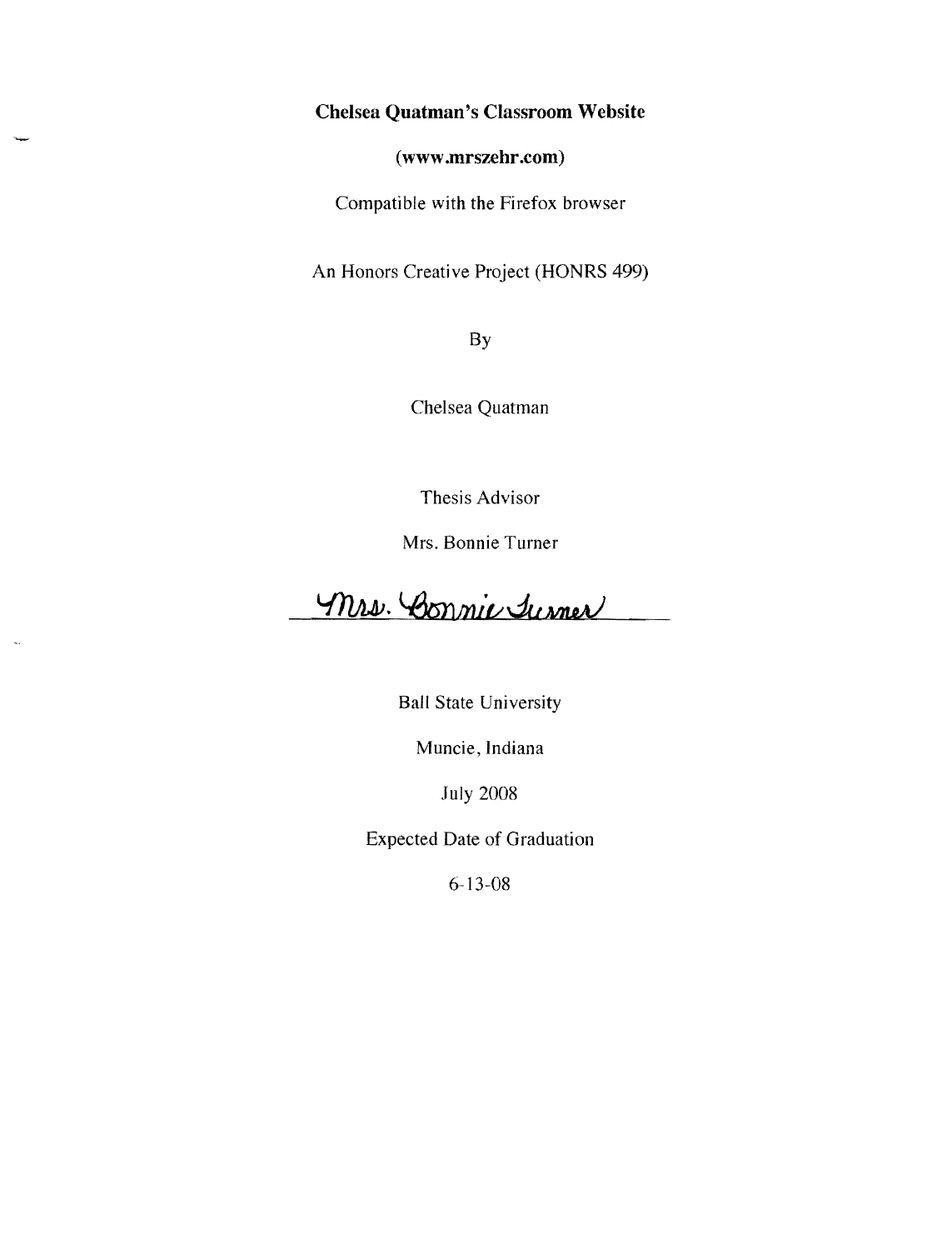$Spec_{II}$  $The: :=$  $L$   $\mathcal{T}^*$  $\lesssim$  47  $\%$ .' \ " J ,1" *<sup>t</sup>* Abstract 2008 *·q3'3* 

The field of education, along with most other fields in the workforce, has been largely affected by recent developments in technology. The prevalence of the Internet in homes, as well as in the classroom, has made technology a valuable resource in all areas of education. With email and accessible ways to create and publish websites, the Internet offers many ways for teachers to communicate with their students, as well as the parents of their students. Yet, many teachers and parents do not often utilize the Internet as a communication tool. I created a classroom website with an original design and content that I will be able to use in my own classroom as a professional educator. The website contains pages for both students and parents with, school and classroom information, homework schedules, announcements, class rules and expectations, information about the teacher, and links to helpful Internet resources.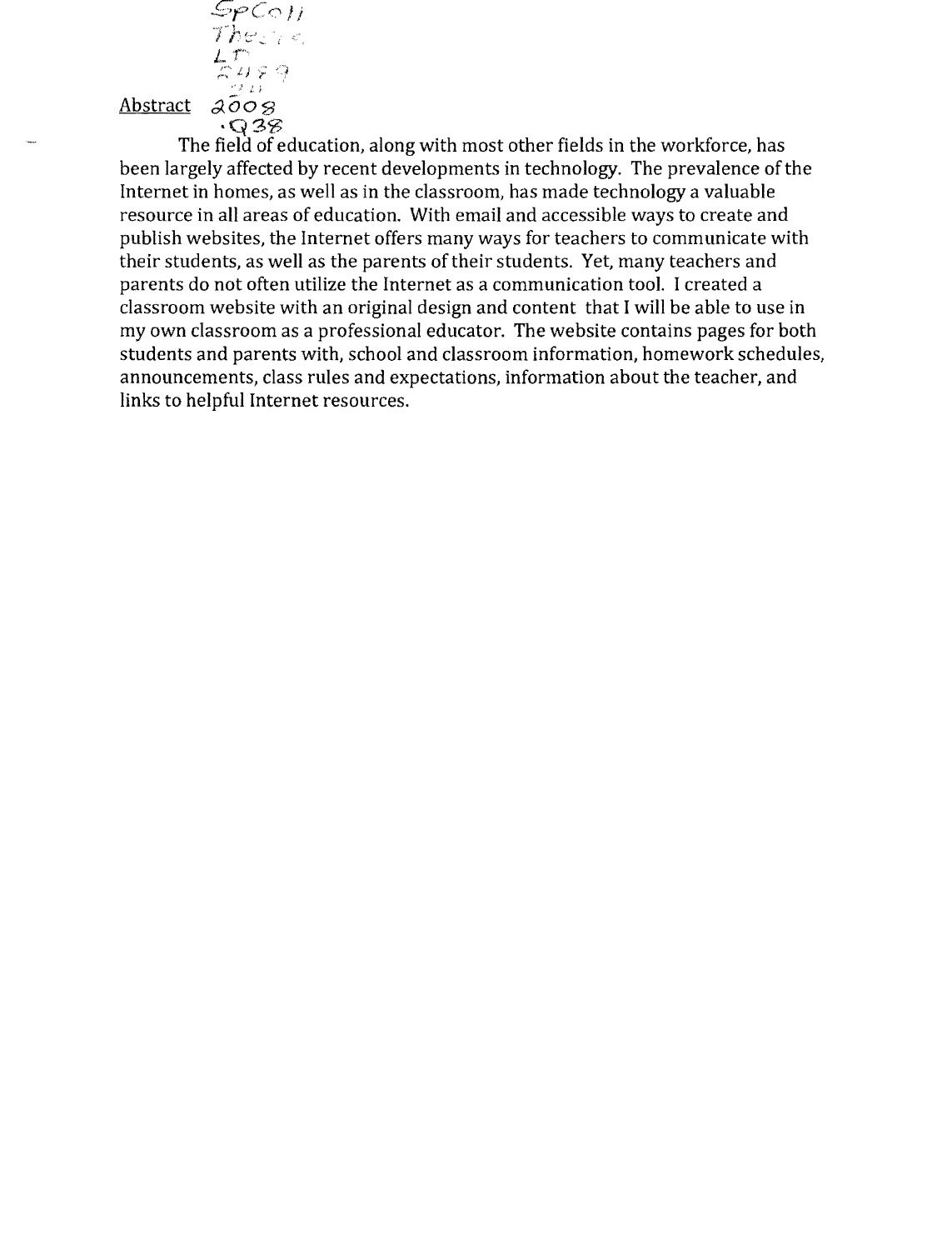## **Acknowledgements**

- I would like to thank Mrs. Bonnie Turner for advising me during my work on  $\mathbb{Z}^{\mathbb{Z}^{\times}}$ this project. She provided insight and ideas as well as help in proofreading and checking for errors.
- I would also like to thank Mrs. Cassandra Perry, my student teaching  $\omega$ supervising teacher, and her third grade class. They gave me the experiences that gave me a frame of reference} as well as inspiration for much of this project.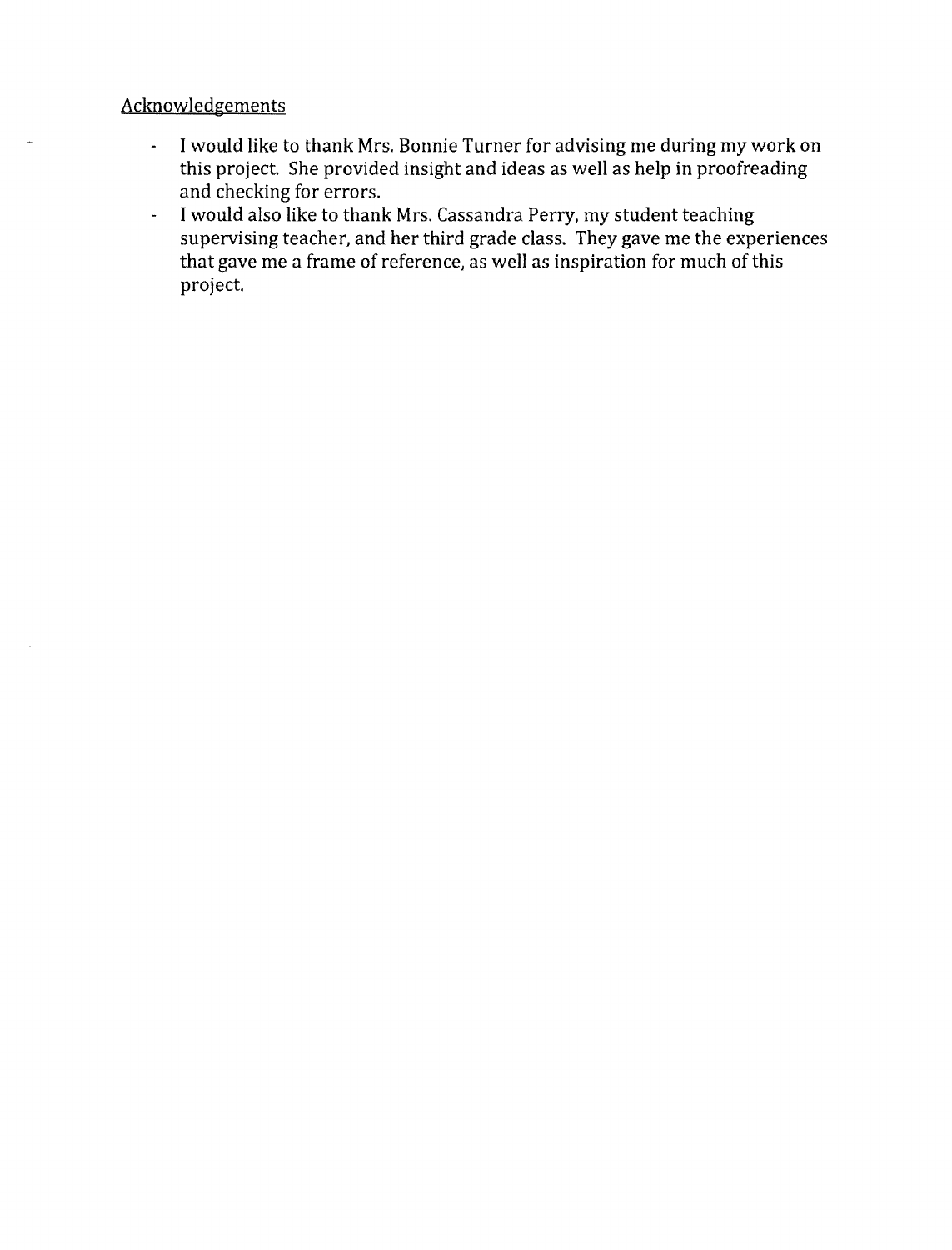## Classroom Website Rationale

I chose to create a classroom website for my capstone project because it exemplifies much of what I have learned through my classes and experiences at Ball State. I was able to display my capabilities in technology, showcase many of my beliefs about classroom management, and create a valuable professional resource I will be able to use as I start my teaching career. I utilized my experiences of working in various classrooms as reference in order to create a more relevant and meaningful project.

I was not able to make my website in time to use it in my student teaching classroom, but much of the inspiration came from my experiences there. I came to realize that many of the students in my classroom, as well as their parents, were extremely adept with technology and the Internet. One mother made a comment about how she used the Internet application "Edline" for her high school aged son everyday. She expressed her desire to have that kind of resource for her younger children in elementary schooL.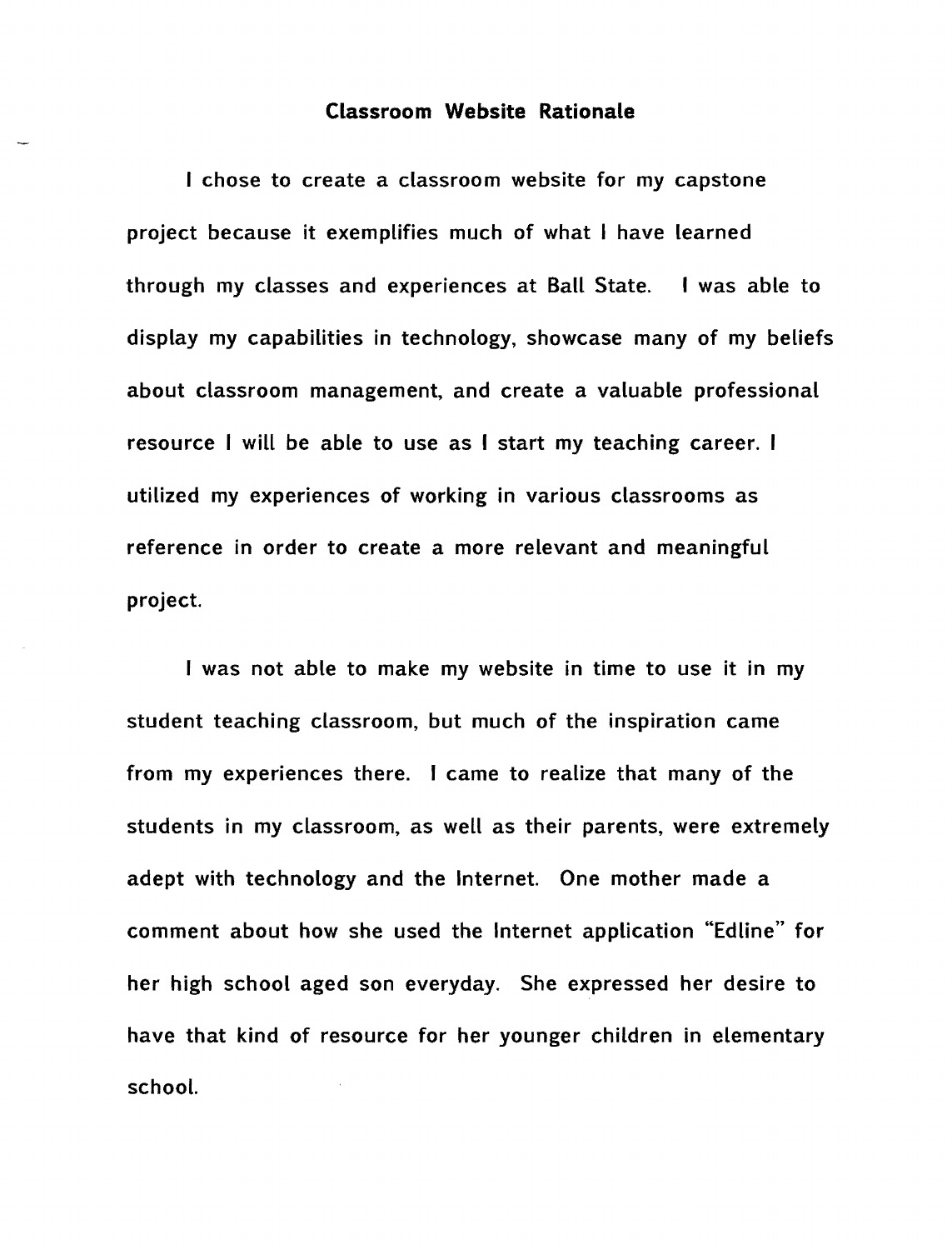It often became apparent that an online source of communication and information would be beneficial. Students would be able to have access to classroom information and resources. Parents would have a source for aU school and classroom information going home, homework, spelling words, as well as helpful resources. The teacher would have a direct line of communication with parents and a reliable website from which the students could navigate the Internet.

I used the Apple iWeb software for the creation and design of my website. This software gave me the chance to create a streamlined and professional looking website without having to master "html" codes and programming. It gave me enough options to make a personalized website that was unique and appealing. The setup of the application also made the navigation of the website simple and easy to follow.

In its creation, I had several goals and expectations. Firstly, I wanted to create a resource that I would be proud to use as a professional educator. I wanted the website to contain relevant and useful information for my students and their parents. Secondly, I wanted it to be easily navigated by everyone using it. I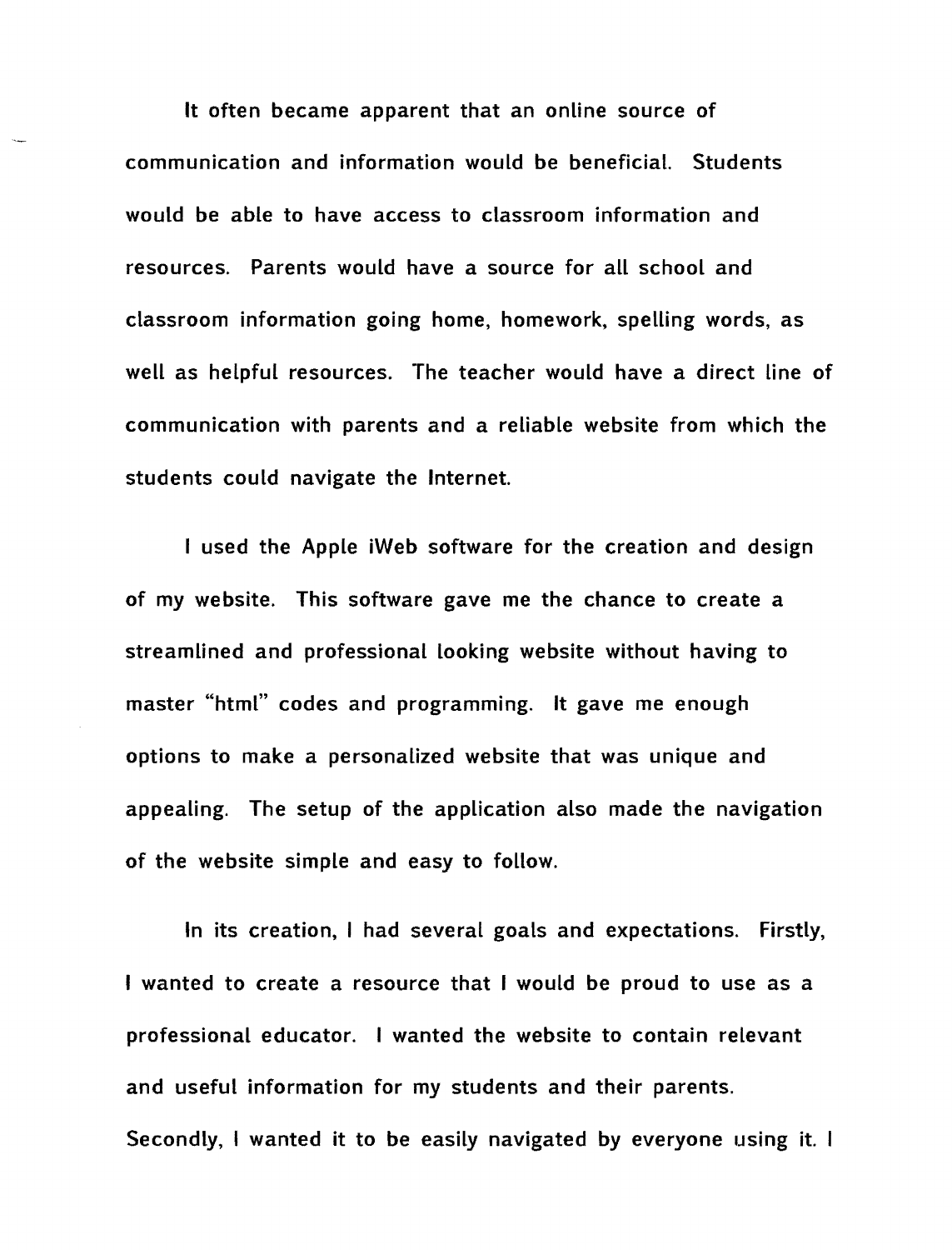also wanted it to have a professional appearance that was appealing with a timeless design that would stay current. Lastly, I wanted website to be, not only a resource, but also a line of communication between home and schooL.

Since one of the goals was to provide useful resources and relevant information for both students and parents, I decided to create two different sections within the site. I created a parent site, as well as a student site. In this way, I was able to customize the information, style, and format for the two different audiences. There are many portions of the two sites that overlap, but they are presented in different ways. The separate parent and student sites also provide me with room to grow in the future. As I form my own classroom curricular plans, I can build from the student website to encompass Internet activities that relate to the subject matter we are studying.

My classes at Ball State gave me an advantage when I was creating my website because I knew how to use the program and publish my work to the web, as my student teaching portfolio was made in the same program. I did, however, run into some problems I was not anticipating. The first problem was finding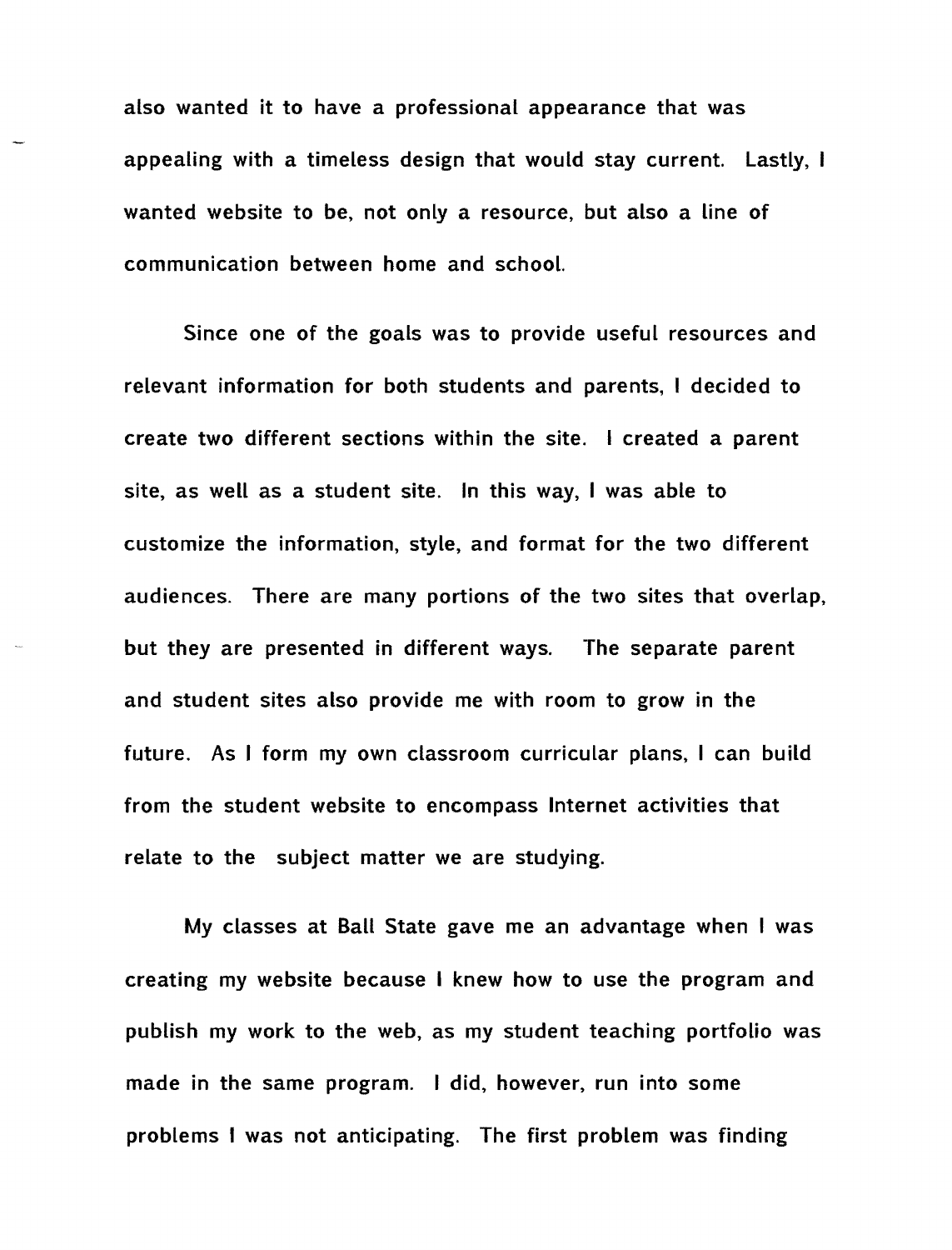images. Since I wanted my website to have a professional appearance, I needed to use high quality images that related to the content of the site. I also had to keep in mind copyright laws and crediting the creators of the images I used. It was for those reasons that I decided to buy royalty free images from the online provider iStock.com. Since I had the license to use the pictures I purchased, I did not have to put a caption saying where I got the image. This gives my site a higher level of professionalism.

The biggest challenge I had to overcome in making this creative project was the visual aspect of it. I had to make many revisions and small changes in order to create a website I was proud to call my own. Since I was using software to create the webpage, I wanted to make sure it was not too generic. The iWeb software allows you to use templates in order to create webpages with a uniform design, but I added design elements and themes to the pages I created. I used my own color schemes, shapes, and added lines and textures to give my site a unique appearance. The small details in the placement of objects, words, and colors were tedious and time consuming, but gave the end result of a unique website.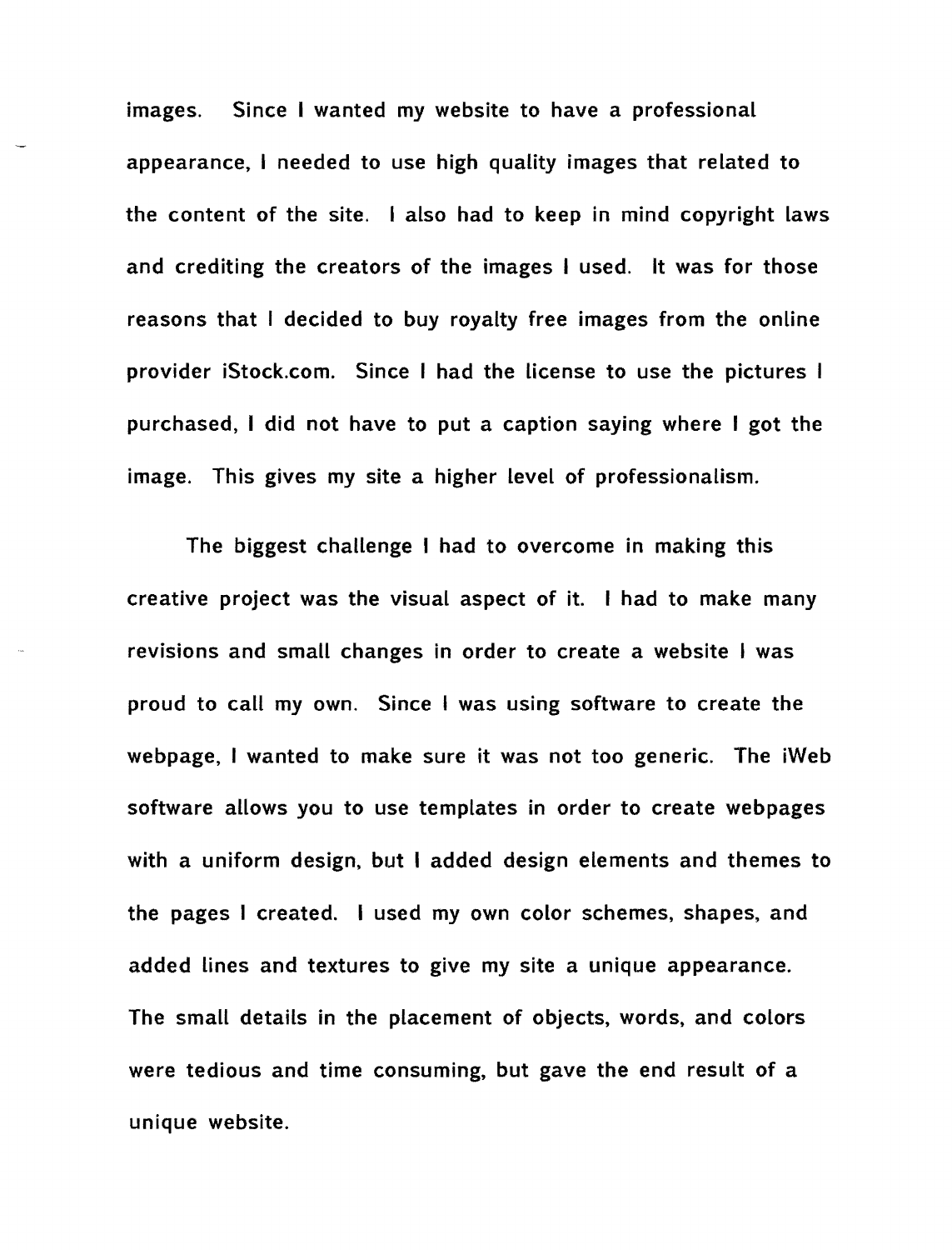Along with my challenge in making a visually appealing and unique design, I found there were certain Limitations with the software I was using. Since the software is made to be used as a template for webpages, the design tools it contains are fairly limited. If I had more experience with web design and coding, I would have had more freedom to customize every element of the design. I also would have been able to control the structure of the website. Despite the Limitations, using the software allowed me the opportunity to create a versatile website with a professional design that would have been far beyond my capabilities otherwise.

Due to its versatility, I will be able to change and customize my website for years to come. I can very simply make small changes to bring it up to date or add elements that I deem necessary. The framework I have set up will be a strong foundation for me to build from, once I know my specific needs as a teacher, and those of the students and parents using the website. It is my aim, as a teacher, to be at the top of my field. This website will allow me to do so by using up to date technology to best serve my class. I will put forth my best effort